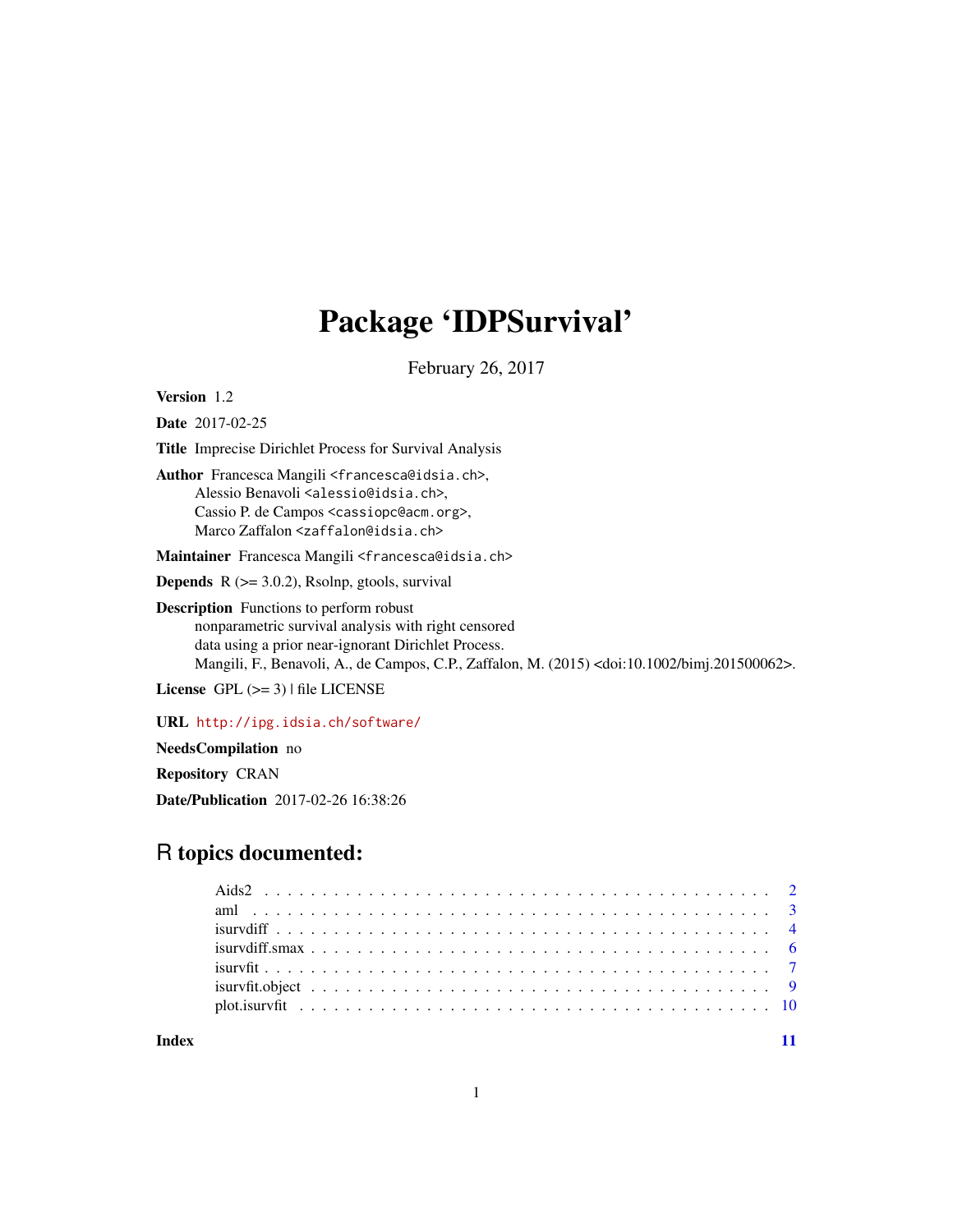<span id="page-1-0"></span>

## Description

Data on patients diagnosed with AIDS in Australia before 1 July 1991.

### Usage

Aids2

# Format

This data frame contains 2843 rows and the following columns:

state Grouped state of origin: "NSW "includes ACT and "other" is WA, SA, NT and TAS.

sex Sex of patient.

diag (Julian) date of diagnosis.

death (Julian) date of death or end of observation.

status "A" (alive) or "D" (dead) at end of observation.

T.categ Reported transmission category.

age Age (years) at diagnosis.

# Note

This data set has been slightly jittered as a condition of its release, to ensure patient confidentiality.

#### Source

Dr P. J. Solomon and the Australian National Centre in HIV Epidemiology and Clinical Research.

# References

Venables, W. N. and Ripley, B. D. (2002) *Modern Applied Statistics with S.* Fourth edition. Springer.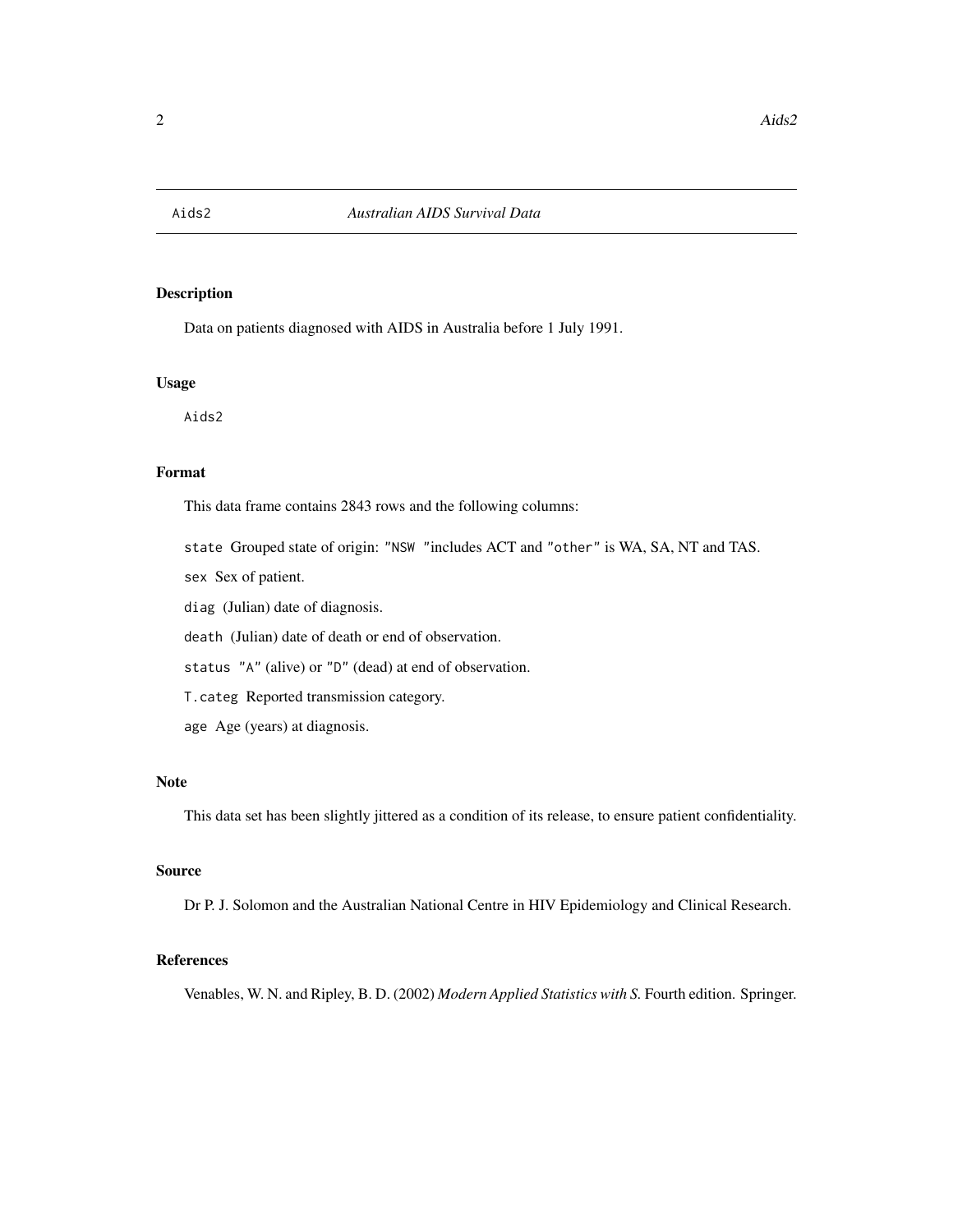#### <span id="page-2-0"></span>Description

The aml data frame has 23 rows and 3 columns.

A clinical trial to evaluate the efficacy of maintenance chemotherapy for acute myelogenous leukaemia was conducted by Embury et al. (1977) at Stanford University. After reaching a stage of remission through treatment by chemotherapy, patients were randomized into two groups. The first group received maintenance chemotherapy and the second group did not. The aim of the study was to see if maintenance chemotherapy increased the length of the remission. The data here formed a preliminary analysis which was conducted in October 1974.

#### Usage

aml

#### Format

This data frame contains the following columns:

time The length of the complete remission (in weeks).

- cens An indicator of right censoring. 1 indicates that the patient had a relapse and so time is the length of the remission. 0 indicates that the patient had left the study or was still in remission in October 1974, that is the length of remission is right-censored.
- group The group into which the patient was randomized. Group 1 received maintenance chemotherapy, group 2 did not.

#### Note

Package boot also has the dataset aml.

#### Source

The data were obtained from

Miller, R.G. (1981) *Survival Analysis*. John Wiley.

# References

Davison, A.C. and Hinkley, D.V. (1997) *Bootstrap Methods and Their Application*. Cambridge University Press.

Embury, S.H, Elias, L., Heller, P.H., Hood, C.E., Greenberg, P.L. and Schrier, S.L. (1977) Remission maintenance therapy in acute myelogenous leukaemia. *Western Journal of Medicine*, 126, 267-272.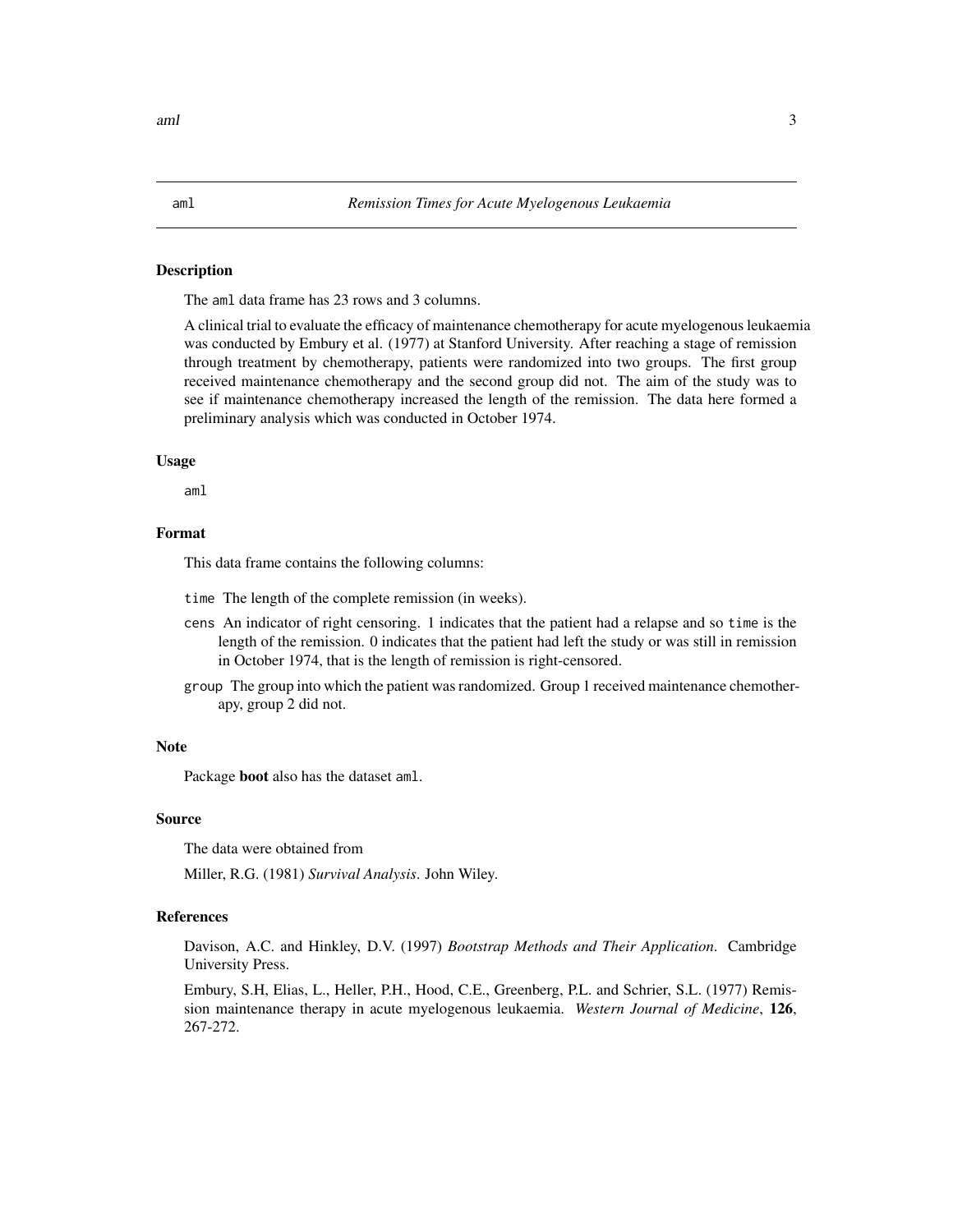<span id="page-3-1"></span><span id="page-3-0"></span>

# Description

Tests if there is a difference between two survival curves based on two samples (X and Y) with right censored data. More precisely it test whether the probabiliy P(X<Y) is greater than, lower than or equal to 1/2. The prior near-ignorance Dirichlet Process (IDP) rank sum test is used. It returns the result of the deicison. H=1 indicates that the alternative hypothesis is true with posterior probability greater than level.  $H=0$  indicates the hypothesis is not true with posterior greater than level,  $H=2$ indicates an indeterminate instance. This means that the decision depends on the choice of the prior.

# Usage

```
isurvdiff(formula, data, groups=c(1,2), s=0.25,
          alternative = c("two.sided", "less", "greater"),
          exact=NULL, level = 0.95, display=TRUE,
          nsamples=10000, rope=0, tmax=NULL)
```
#### Arguments

| formula     | a formula expression of the form $\text{Surv}(\text{time}, \text{status})$ $\sim$ predictor. A single<br>predictor is admitted.                                                                                                                                                                                                                                                                                                                                                                                                                                                                                                                                    |
|-------------|--------------------------------------------------------------------------------------------------------------------------------------------------------------------------------------------------------------------------------------------------------------------------------------------------------------------------------------------------------------------------------------------------------------------------------------------------------------------------------------------------------------------------------------------------------------------------------------------------------------------------------------------------------------------|
| data        | an optional data frame in which to interpret the variables occurring in the for-<br>mula.                                                                                                                                                                                                                                                                                                                                                                                                                                                                                                                                                                          |
| groups      | a vector of two element indicating which value of the predictor represents groups<br>1 and 2.                                                                                                                                                                                                                                                                                                                                                                                                                                                                                                                                                                      |
| S           | sets the value of the prior strength s of the Dirichlet Process.                                                                                                                                                                                                                                                                                                                                                                                                                                                                                                                                                                                                   |
| alternative | define the direction of the test: "greater" –evaluates the hypothesis $P(X < Y) > 1/2$ ,<br>i.e., returns H=1 if the lower probability of the hypothesis is larger than level,<br>$H=0$ if the upper probability is smaller than level and $H=2$ if the lower and<br>upper probabilities encompass level; "less" – evaluates the hypothesis $P(Y \leq$<br>$X > 1/2$ ; "two.sided" – performs a two-sided Bayesian test, i.e., returns H=1 if<br>1/2 is not included between the left bound of the lower and the right bound of<br>the upper level HPD credible intervals, H=0 if 1/2 is included in both the upper<br>and lower credible intervals, H=2 otherwise. |
| exact       | computes the posterior probability if value is TRUE, or uses a normal approxi-<br>mation if value is FALSE. If you omit this argument, isurvdiff uses the exact<br>method if at least one group has less than 100 samples and the approximate one<br>otherwise.                                                                                                                                                                                                                                                                                                                                                                                                    |
| level       | sets the significance level alpha $= 1$ -level of the test.                                                                                                                                                                                                                                                                                                                                                                                                                                                                                                                                                                                                        |
| display     | determines whether the posterior distributions of $P(X < Y)$ have to be plotted<br>(TRUE) or not (FALSE).                                                                                                                                                                                                                                                                                                                                                                                                                                                                                                                                                          |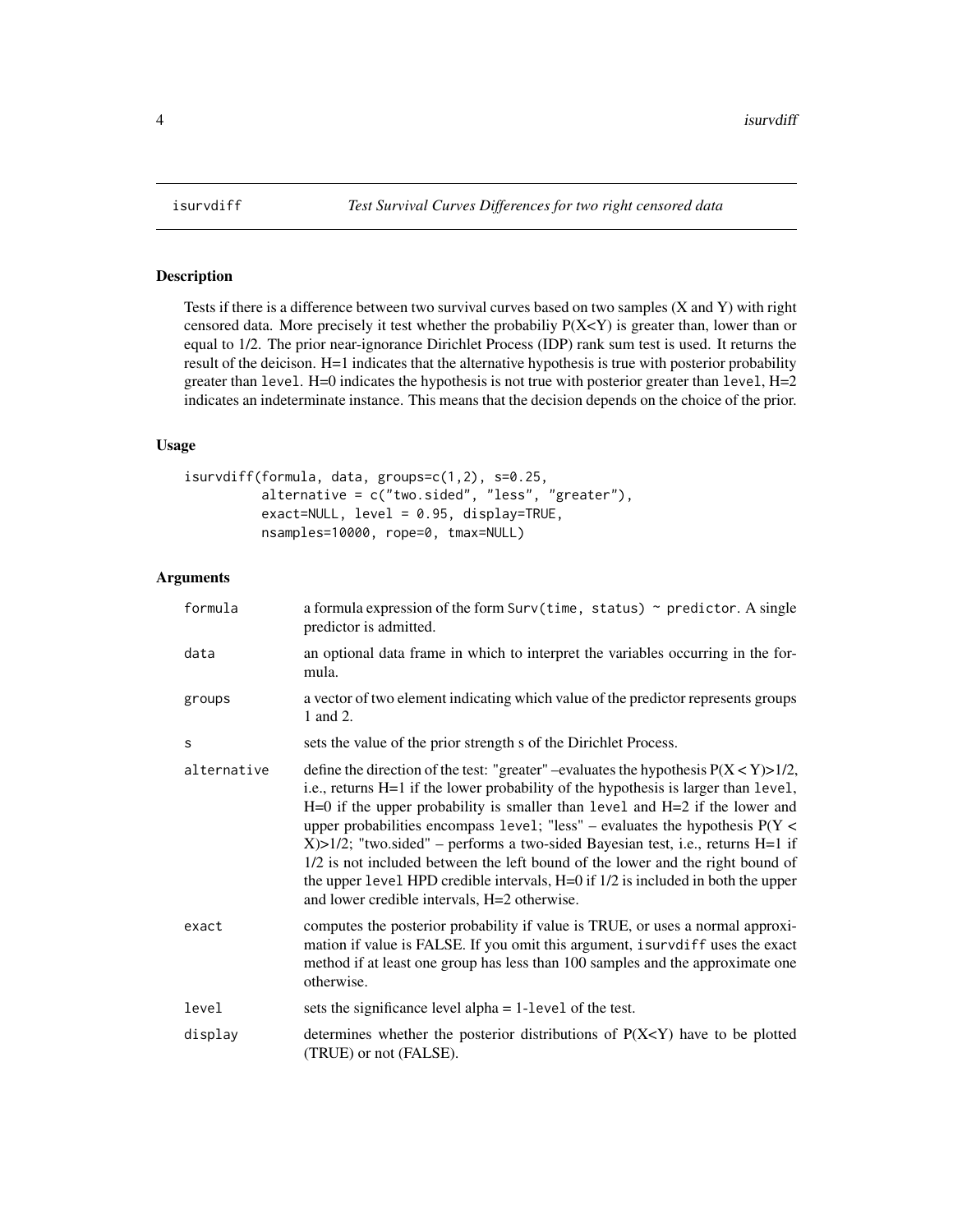#### <span id="page-4-0"></span>**isurvdiff** 5

| nsamples | if exact=TRUE, sets the number of samples used in the Monte Carlo computation<br>of the posterior distributions. For faster but less accurate results, one can tune<br>down this parameter. For more accurate, one might increase it. |
|----------|---------------------------------------------------------------------------------------------------------------------------------------------------------------------------------------------------------------------------------------|
| rope     | introduces a (symmetric) Region of Practical Equivalence (ROPE) around 1/2,<br>i.e., $[1/2$ -value, $1/2$ +value].                                                                                                                    |
| tmax     | whether to consider the difference in survival up to time tmax. NULL is the<br>default and means without limit.                                                                                                                       |

#### Value

a list with components:

| h           | The decision of the test: $H=0 \rightarrow$ accept the null hypothesis; $H=1 \rightarrow$ rejects the<br>null hypothesis; H=2 -> indeterminate (a robust decision cannot be made). |
|-------------|------------------------------------------------------------------------------------------------------------------------------------------------------------------------------------|
| prob        | the probability of the alternatice hypotesis $P(X\le Y) > 1/2$ if alternative="greater"<br>or $P(Y < X) > 1/2$ if alternative="less".                                              |
|             | Lower. Cred. Int lower HPD credible interval. Confidence level defined by level.                                                                                                   |
|             | Upper. Cred. Int upper HPD credible interval. Confidence level defined by level.                                                                                                   |
| alternative | the direction of the test "greater", "less" or "two.sided".                                                                                                                        |
| strata      | the number of subjects contained in each group.                                                                                                                                    |
| exact       | logical variable saying if the exact posterior distributions have been computed<br>(TRUE) or the Gaussian approximation has been used (FALSE).                                     |

# METHOD

This function implements the IDP sum-rank test describe in Mangili and others (2014).

# References

Benavoli, A., Mangili, F., Zaffalon, M. and Ruggeri, F. (2014). Imprecise Dirichlet process with application to the hypothesis test on the probability that X < Y. *ArXiv e-prints*, [http://adsabs.](http://adsabs.harvard.edu/abs/2014arXiv1402.2755B) [harvard.edu/abs/2014arXiv1402.2755B](http://adsabs.harvard.edu/abs/2014arXiv1402.2755B).

Mangili, F., Benavoli, A., Zaffalon, M. and de Campos, C. (2014). Imprecise Dirichlet Process for the estimate and comparison of survival functions with censored data.

#### See Also

[Surv](#page-0-0).

# Examples

```
data(lung,package='survival')
test <-isurvdiff(Surv(time,status)~sex,lung,groups=c(1,2),
   alternative = 'two.sided',s=0.5, nsamples=1000)
print(test)
data(Aids2)
fdata <- Surv(time, status) ~ T.categ
```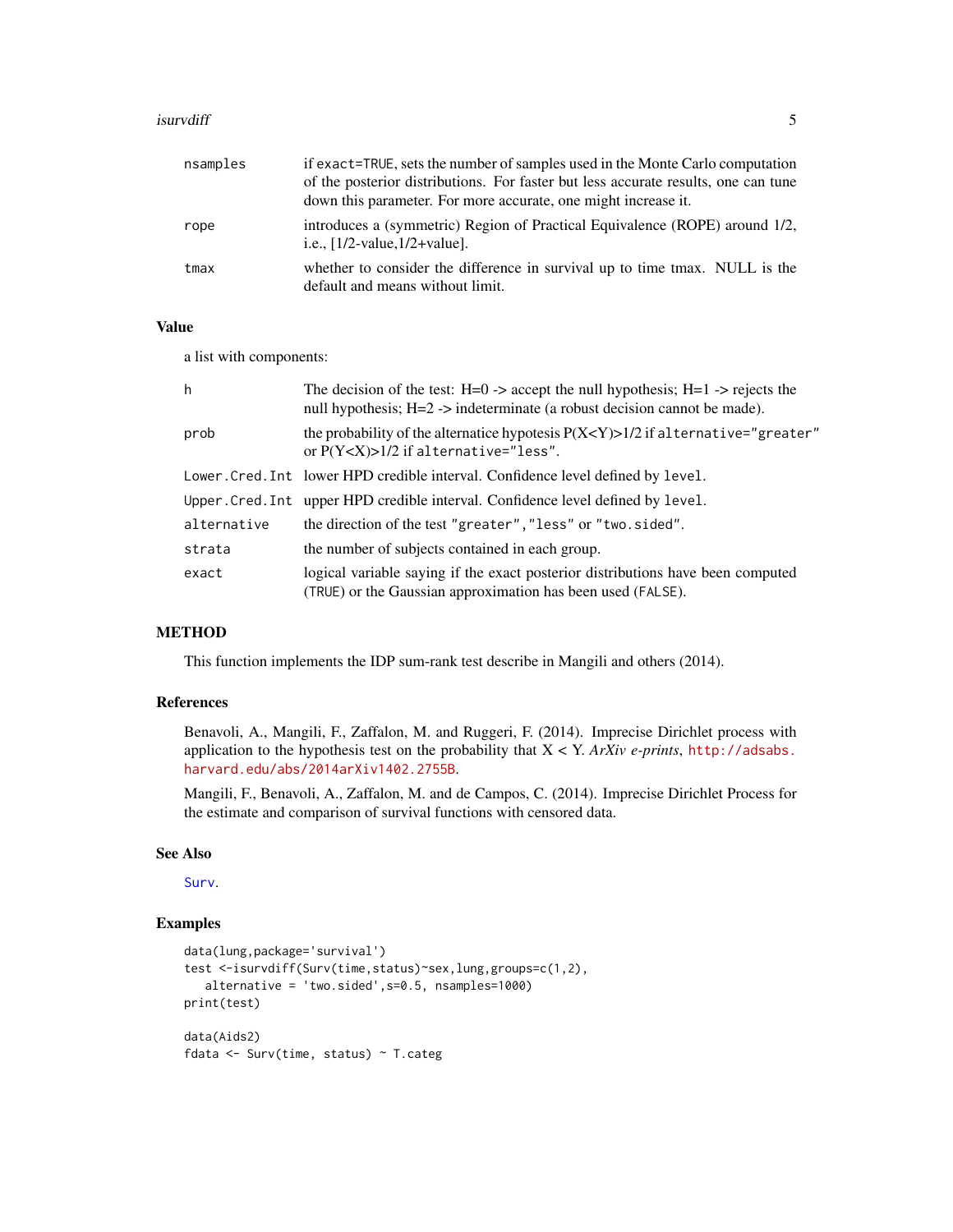```
dataset <- Aids2
groups=c("blood","haem")
dataset["time"]<-dataset[4]-dataset[3]
dataset[5]<-as.numeric(unlist(dataset[5]))
test <-isurvdiff(fdata,dataset,groups=groups,
                 alternative = 'greater',s=0.5, nsamples=1000)
print(test)
```
isurvdiff.smax *Maximum values of s for which the IDP test returns a determinate decision*

#### Description

Search for the maximum values of parameter s for which the IDP test isurvdiff(formula,...) issues a determinate decision. The function test values of s up to the parameter smax. If for smax the IDP test is still determinate, isurvdiff.smax returns list(smax,testout). If for  $s=0$  the test is already indeterminate, isurvdiff.smax returns list(-1,testout), where testout is the last executed test.

# Usage

```
isurvdiff.smax(formula, ..., verbose=FALSE, accuracy=0.05, smax=12)
```
#### Arguments

| formula  | a formula expression of the form $Surv(time, status) \sim predictor. A single$<br>predictor is admitted.                                                |
|----------|---------------------------------------------------------------------------------------------------------------------------------------------------------|
| verbose  | whether to display each value of s that is tried                                                                                                        |
| accuracy | to which precision s should be computed                                                                                                                 |
| smax     | to which maximum value s should be tried                                                                                                                |
| $\ddots$ | All arguments of isurvdiff. smax are passed to isurvdiff to perform the test.<br>Refer to the help of is urvel if for more details about the arguments. |

#### Value

A list with components:

| S     | The maximum value of s for which the test returns a determinate decision $(H=0)$<br>or $H=1$ ).                                    |
|-------|------------------------------------------------------------------------------------------------------------------------------------|
| test0 | The value returned by isurvdiff(formula, ) for the last test performed.<br>Refer to the help of is unvelociately for more details. |

# **METHOD**

This function implements the IDP sum-rank test describe in Mangili and others (2014).

<span id="page-5-0"></span>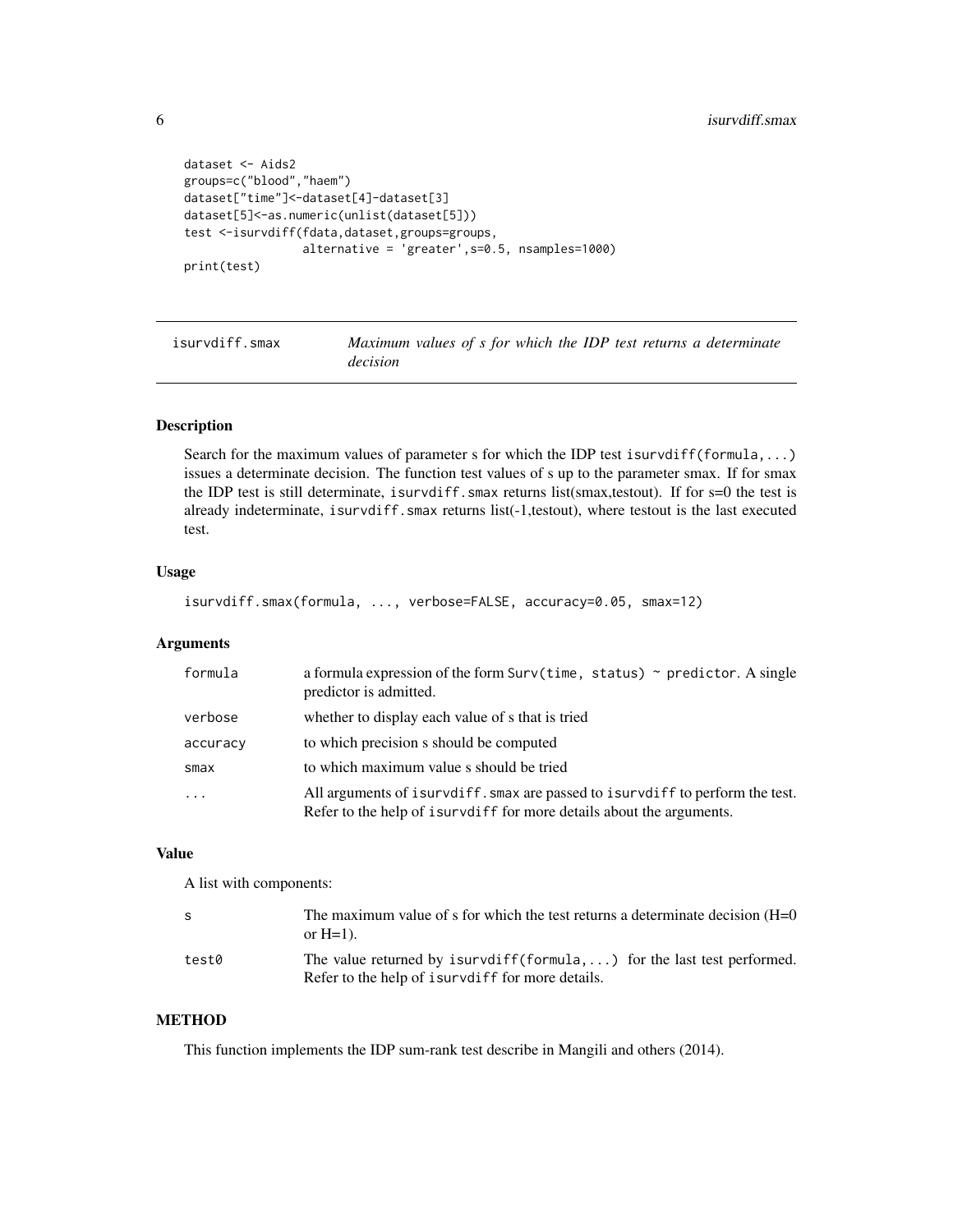#### <span id="page-6-0"></span>isurvfit **7**

#### References

Benavoli, A., Mangili, F., Zaffalon, M. and Ruggeri, F. (2014). Imprecise Dirichlet process with application to the hypothesis test on the probability that  $X < Y$ . *ArXiv e-prints*, [http://adsabs.](http://adsabs.harvard.edu/abs/2014arXiv1402.2755B) [harvard.edu/abs/2014arXiv1402.2755B](http://adsabs.harvard.edu/abs/2014arXiv1402.2755B).

Mangili, F., Benavoli, A., Zaffalon, M. and de Campos, C. (2014). Imprecise Dirichlet Process for the estimate and comparison of survival functions with censored data.

## See Also

[Surv](#page-0-0), [isurvdiff](#page-3-1).

#### Examples

```
data(lung,package='survival')
lung <- lung[1:40,] # reduced data set just to ensure that the
  # example is very fast to run for building the package
test <-isurvdiff.smax(Surv(time,status)~sex,lung,groups=c(1,2),
  alternative = 'two.sided', nsamples=1000)
                    # better to use larger value of nsamples
# this small value is to run it quickly
print(test$test0)
cat("Maximum s giving the same decision: ",test$s)
```
<span id="page-6-1"></span>

| isurvfit |  | Create survival curves based on the IDP model |
|----------|--|-----------------------------------------------|
|----------|--|-----------------------------------------------|

#### Description

This function creates survival curves from right censored data using the prior near-ignorance Dirichlet Process (IDP).

#### Usage

```
isurvfit(formula, data, s=0.5, weights, subset, display=TRUE,
        conf.type=c('exact', 'approx', 'none'), nsamples=10000,
        conf.int= .95)
```
#### Arguments

| formula | a formula object, which must have a Surv object as the response on the left of<br>the $\sim$ operator and, if desired, terms separated by + operators on the right. For a<br>single survival curve the right hand side should be $\sim 1$ . |
|---------|---------------------------------------------------------------------------------------------------------------------------------------------------------------------------------------------------------------------------------------------|
| data    | a data frame in which to interpret the variables named in the formula, subset<br>and weights arguments.                                                                                                                                     |
| S.      | sets the value of the prior strength s of the Dirichlet Process.                                                                                                                                                                            |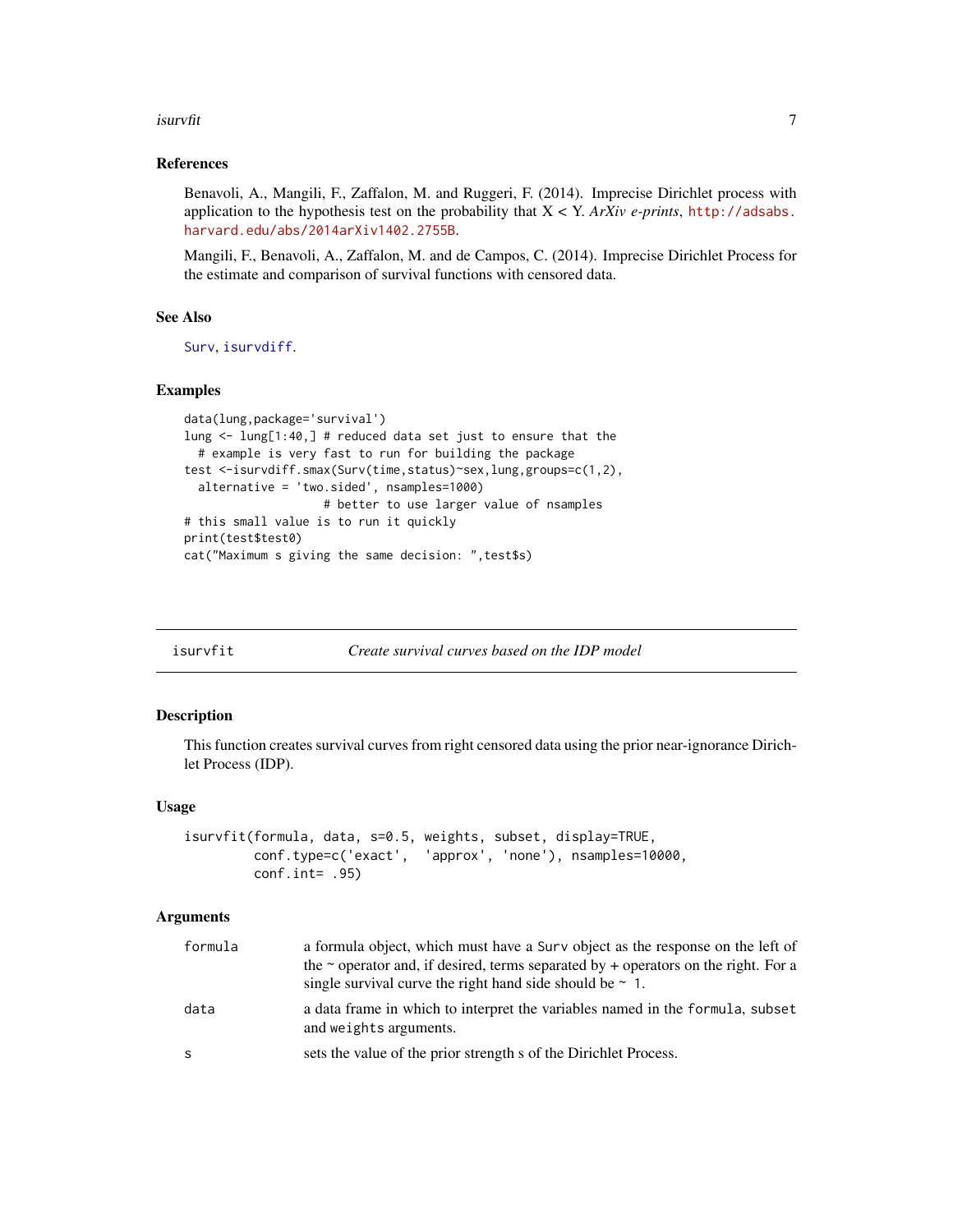<span id="page-7-0"></span>

| weights   | the weights must be finite and nonnegative; it is strongly recommended that they<br>be strictly positive, since zero weights are ambiguous, compared to use of the<br>subset argument.                       |
|-----------|--------------------------------------------------------------------------------------------------------------------------------------------------------------------------------------------------------------|
| subset    | expression saying that only a subset of the rows of the data should be used in the<br>fit.                                                                                                                   |
| display   | determines whether the survival curves have to be plotted (TRUE) or not (FALSE).                                                                                                                             |
| conf.type | a variable saying how the credible interval shold be computed: 'exact': Monte-<br>Carlo smapling from the exact distribution, 'approx': Gaussian approximation,<br>'none': no credible interval is computed. |
| nsamples  | number pf samples used to approximate the credible intervals if conf. type='exact'.                                                                                                                          |
| conf.int  | confidence level of the credible interval.                                                                                                                                                                   |
|           |                                                                                                                                                                                                              |

#### Details

The estimates are obtained using the IDP estimator by Mangili and others (2014) based on the prior near-ignorance Dirichlet Process model by Benavoli and others (2014).

# Value

an object of class "isurvfit".

See isurvfit.object for details. Methods defined for survfit objects are print and plot.

#### References

Benavoli, A., Mangili, F., Zaffalon, M. and Ruggeri, F. (2014). Imprecise Dirichlet process with application to the hypothesis test on the probability that  $X < Y$ . *ArXiv e-prints*, [http://adsabs.](http://adsabs.harvard.edu/abs/2014arXiv1402.2755B) [harvard.edu/abs/2014arXiv1402.2755B](http://adsabs.harvard.edu/abs/2014arXiv1402.2755B).

Mangili, F., Benavoli, A., Zaffalon, M. and de Campos, C. (2014). Imprecise Dirichlet Process for the estimate and comparison of survival functions with censored data.

# See Also

[isurvfit.object](#page-8-1), [plot.isurvfit](#page-9-1), [Surv](#page-0-0).

#### Examples

```
data(aml)
fit <- isurvfit(Surv(time, cens) ~ 1, data=aml, display=TRUE, nsamples=1000)
legend('topright', c("Lower expectation",
          "Upper expectation", "confidence intervals"), lty=c(1,1,2), lwd=c(1,2,1))
title("IDP survival curve (s=0.5) \nAcute Myelogenous Leukemia dataset")
data(Aids2)
dataset <- Aids2
dataset["time"]<-dataset[4]-dataset[3]
dataset[5]<-as.numeric(unlist(dataset[5]))
fit <- isurvfit(Surv(time, status) ~ T.categ, dataset,s=1,
            subset=(!is.na(match(T.categ, c('blood','haem','het')))),
```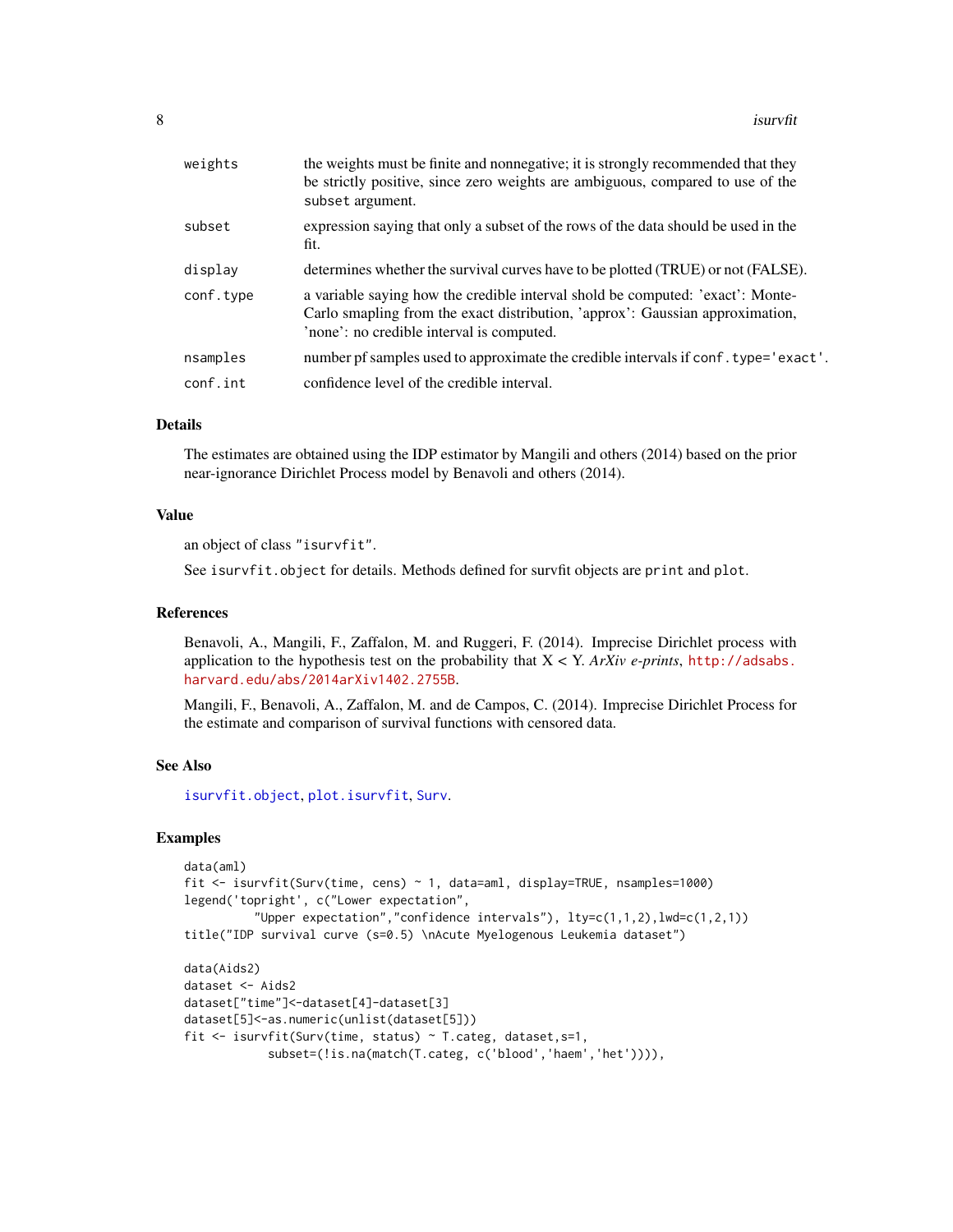# <span id="page-8-0"></span>isurvfit.object 9

```
nsamples=1000,conf.type='none')
legend('topright',c("Heterosexual contact","Hemophilia","Blood"),
            title="Transmission category:",lty=c(1,1,1),col=c(1,2,3),pch=c(1,2,3))
title("IDP survival curve (s=1) \nAids dataset")
print(fit)
leukemia.surv <- isurvfit(Surv(time, cens) ~ group, data = aml, display=FALSE)
plot(leukemia.surv)
legend(100, .9, c("Maintenance", "No Maintenance"), lty=c(1,1),lwd=c(2,1),
       col=c('black','red'),pch=c(1,2))
title("IDP Curves\nfor AML Maintenance Study")
```
<span id="page-8-1"></span>isurvfit.object *IDP Survival Curve Object*

# Description

This class of objects is returned by the isurvfit class of functions to represent a IDP survival curve.

Objects of this class have methods for the functions print, plot.

#### Arguments

| n         | total number of subjects in each curve.                                                                                                                       |
|-----------|---------------------------------------------------------------------------------------------------------------------------------------------------------------|
| time      | the time points at which the curve has a step.                                                                                                                |
| n.risk    | the number of subjects at risk at t.                                                                                                                          |
| n.event   | the number of events that occur at time t.                                                                                                                    |
| n.censor  | the number of subjects who exit the risk set, without an event, at time t. (This<br>number can be computed from the successive values of the number at risk). |
| survUP    | the estimate of upper expectation of the survival probability at time $t+0$ .                                                                                 |
| survLOW   | the estimate of lower expectation of the survival probability at time $t+0$ .                                                                                 |
| survLOW0  | the estimate of lower expectation of the survival probability at time $t=0$ . The<br>upper expectation is always 1.                                           |
| std.up    | the standard deviation of the upper distribution of the survival probability.                                                                                 |
| std.low   | the standard deviation of the lower distribution of the survival probability.                                                                                 |
| upper     | upper confidence limit for the survival curve.                                                                                                                |
| lower     | lower confidence limit for the survival curve.                                                                                                                |
| lower0    | lower confidence limit for the survival curve at $t=0$ . The upper is always 1.                                                                               |
| conf.type | the approximation used to compute the confidence limits.                                                                                                      |
| conf.int  | the level of the confidence limits, e.g. 90 or 95%.                                                                                                           |
| strata    | number of elements of the time vector corresponding to each curve. The names<br>of the elements are labels for the curves.                                    |
| call      | an image of the call that produced the object.                                                                                                                |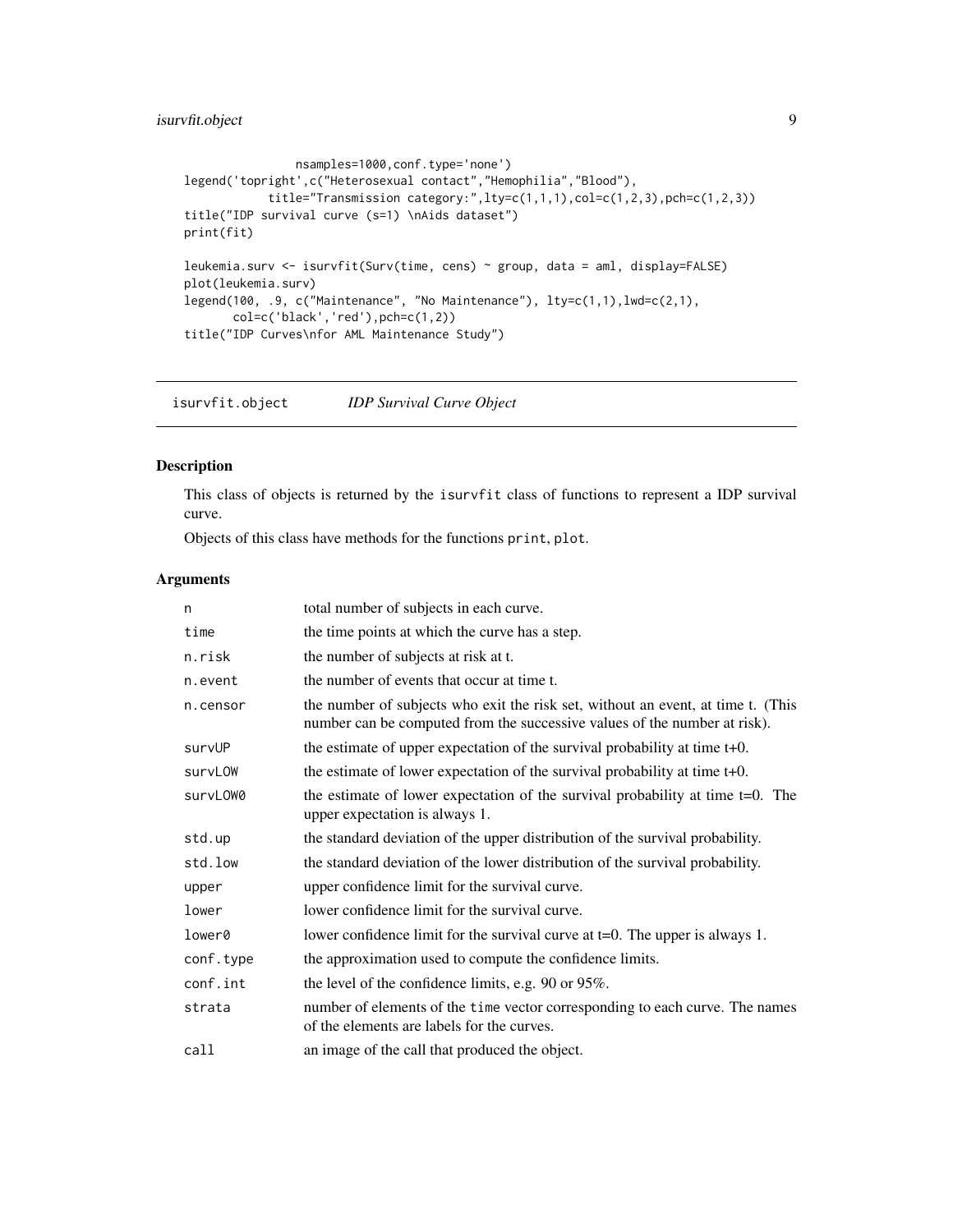# See Also

[isurvfit](#page-6-1) [plot.isurvfit](#page-9-1)

<span id="page-9-1"></span>plot.isurvfit *Plot method for* isurvfit *objects*

# Description

A plot of survival curves is produced, one curve for each strata.

#### Usage

## S3 method for class 'isurvfit' plot(x, se.fit=TRUE, ...)

### Arguments

|          | an object of class is urvfit, usually returned by the is urvfit function. |
|----------|---------------------------------------------------------------------------|
| se.fit   | determines whether confidence intervals will be plotted.                  |
| $\cdots$ | other arguments passed to the standard plot function                      |

# See Also

[isurvfit](#page-6-1)

# Examples

```
leukemia.surv <- isurvfit(Surv(time, status) ~ x, data = aml, display=FALSE)
plot(leukemia.surv)
legend(100, .9, c("Maintenance", "No Maintenance"),
       lty=c(1,1),lwd=c(2,1),col=c('black','red'),pch=c(1,2))
title("IDP Curves\nfor AML Maintenance Study")
```
<span id="page-9-0"></span>